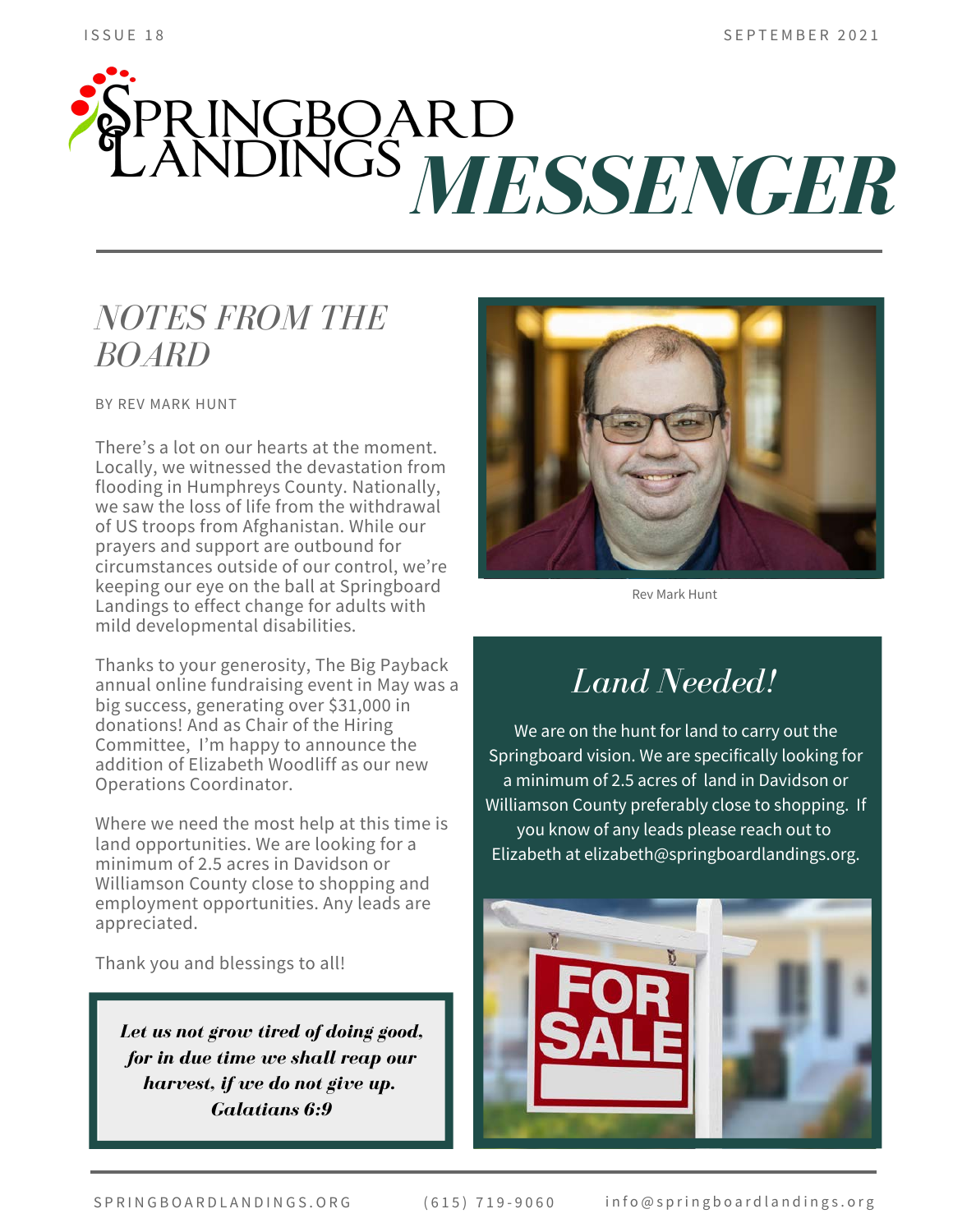### *WELCOME OUR OPERATIONS COORDINATOR*

Springboard Landings is excited to announce the official hiring of our Operations Coordinator, Ms. Elizabeth Woodliff. With a background in accounting and finance, Elizabeth hails from Yazoo City, MS and is a graduate of Mississippi State University. She's been a Nashville resident since 2017 and her career path led her to us in pursuit of her interest in community development. Elizabeth has a close family member with a developmental disability which makes her acutely in tune with the needs of the community and the families involved. Her drive and passion is based on familial understanding. The Board of Directors is excited to have Elizabeth as a wonderful addition to our team!



Elizabeth Woodliff

### *MEET OUR NEW BOARD MEMBER*

Caitlin Chin is a second-year MBA student at Vanderbilt University's Owen Graduate School of Management, concentrating in Healthcare and Operations & Analytics. She is serving a one-year term on the Springboard Landings Board as a member of the Owen Board Fellows Program. Prior to moving to Nashville, Caitlin spent the last twelve years in Philadelphia attending school, working in the non-profit sector with people who were experiencing homelessness, and most recently, working as a medical social worker with the kidney transplant population. She holds a Bachelor of Arts degree in Health & Societies and a Master of Social Work degree from the University of Pennsylvania. Caitlin is excited to apply her business school classroom knowledge to continue her work with the non-profit community. We gratefully welcome Caitlin to our team!



Caitlin Chin

*Bellevue Community Foundation!* SPRINGBOARD LANDINGS APPRECIATES *THE SUPPORT OF THE* Give them a like on Facebook.com/bellevuecommunityfund

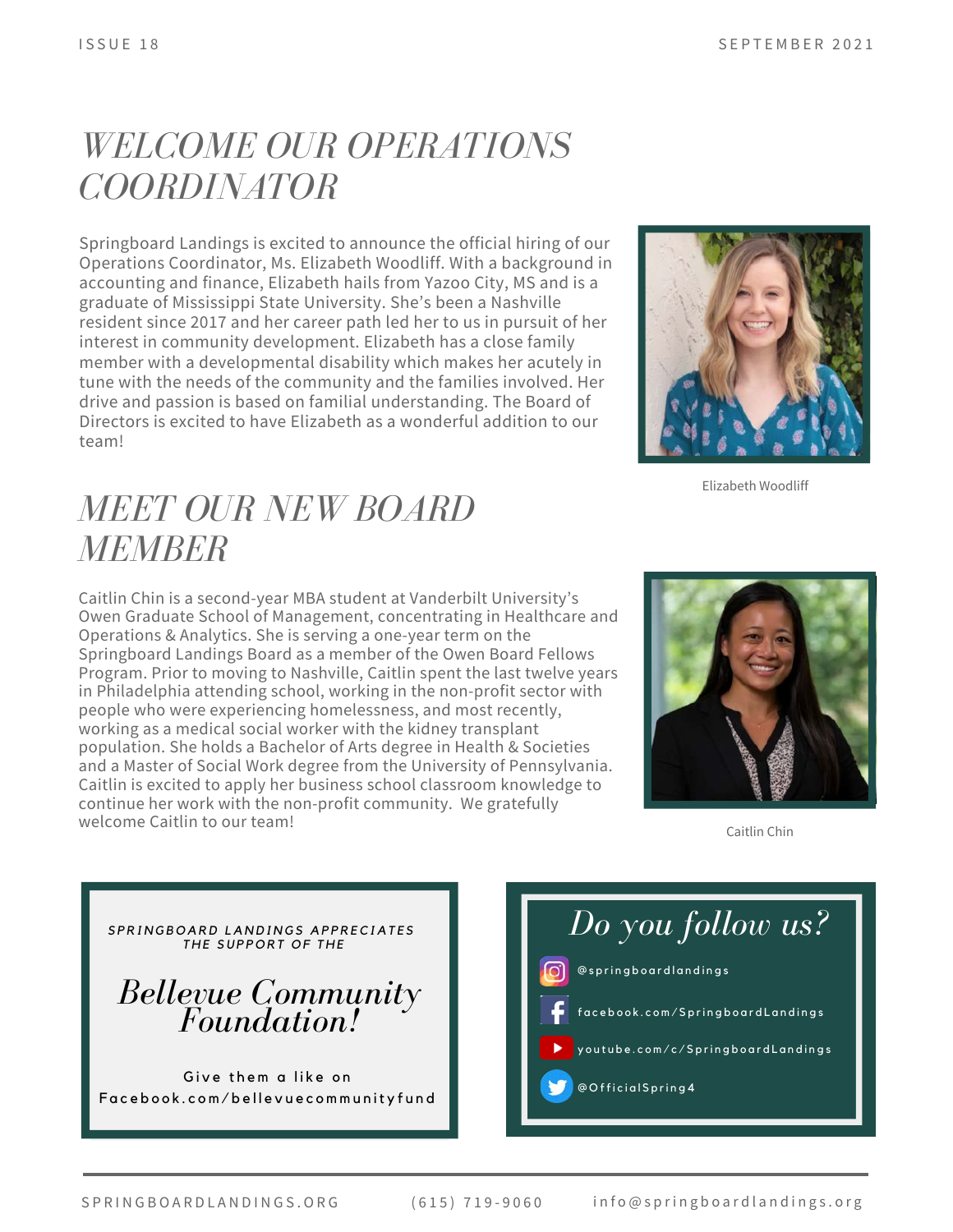# *DONOR SPOTLIGHT: FROM VEGAS WITH LOVE*

BY CAROLE MAFRIGE

Bonnie and Clark Lamping's consistent support of SL over the years has been an absolute blessing, and they want to pay it forward even more by sharing their commitment with others and demonstrating just how easy it is.

Rarely have we seen a more perfect example of "community in action" than Bonnie and Clark Lamping. Bonnie, a Nashville native, met Springboard's co-founders, the Coopers, while attending Father Ryan High School. After obtaining her Masters in Speech and Language Pathology, family connections and wide-open spaces lured her to Las Vegas, Nevada where she settled and started a family with her husband, Clark. And despite her deep commitment to her new community, Bonnie maintains her connection to the people and places of her youth. According to Bonnie, "I feel like I have two homes, Nashville and Vegas!"

Both Lampings are deeply active in their community with their careers. Bonnie has worked for over 20 years in the Las Vegas school district in the general education as well as the special education environments. She started as a Speech and Language Pathologist (SLP) working with preschool children and now supervises 50 SLPs covering over 40 schools. Three years ago, she won the prestigious statewide People's Choice Award for Teachers from The Heart of Education panel.

Clark also interacts with children in inner-city schools, as well as colleges, and even veterans as a Fire Captain and National Trainer. He travels the country teaching fire science, safety, and methods, and shares career opportunities in the Fire Department.

Bonnie and Clark are united in their commitment to community and their deeply held humanitarian beliefs. According to Bonnie, "Clark and I have been blessed. We're middle class, we're not wealthy – but I look around and I feel like we're wealthy. And I feel that when you've been blessed with a lot, that it's your job to make other people's lives better too." Because of Bonnie's connection to the Cooper family, she began donating \$25 a month.



The Lampings Bonnie's 70's themed Birthday Party from Left to Right: Ryan (Angus Young), Clark (Elton John), Bonnie (Birthday Girl), Jack (Leif Garrett)

With each passing year, at Clark's urging, she increased the monthly amount up to \$100 a month."It's so easy." Bonnie explains that it's set up to happen automatically and she doesn't have to even think about it.

Bonnie and Clark helped once again at her 50th birthday party. She asked her guests to donate to SL in lieu of gifts. Many contributed online before the event. And in true fireman fashion, they passed a bucket around and guests filled it with cash. To date, Bonnie and Clark's donations have added up to a significant amount.

We are so grateful to Bonnie and Clark Lamping's generous contributions through the years. The consistency of monthly donations is truly important to the success of our mission. Their commitment demonstrates that it's not just the big donors that are important – everybody is important for SL to realize its vision.

**Without your generosity we would not be this far in our mission to help vulnerable adults live as independently as they can. We feel confident that SL is on the cusp of big changes and growth. We are counting on your continuing support. Thank you!**